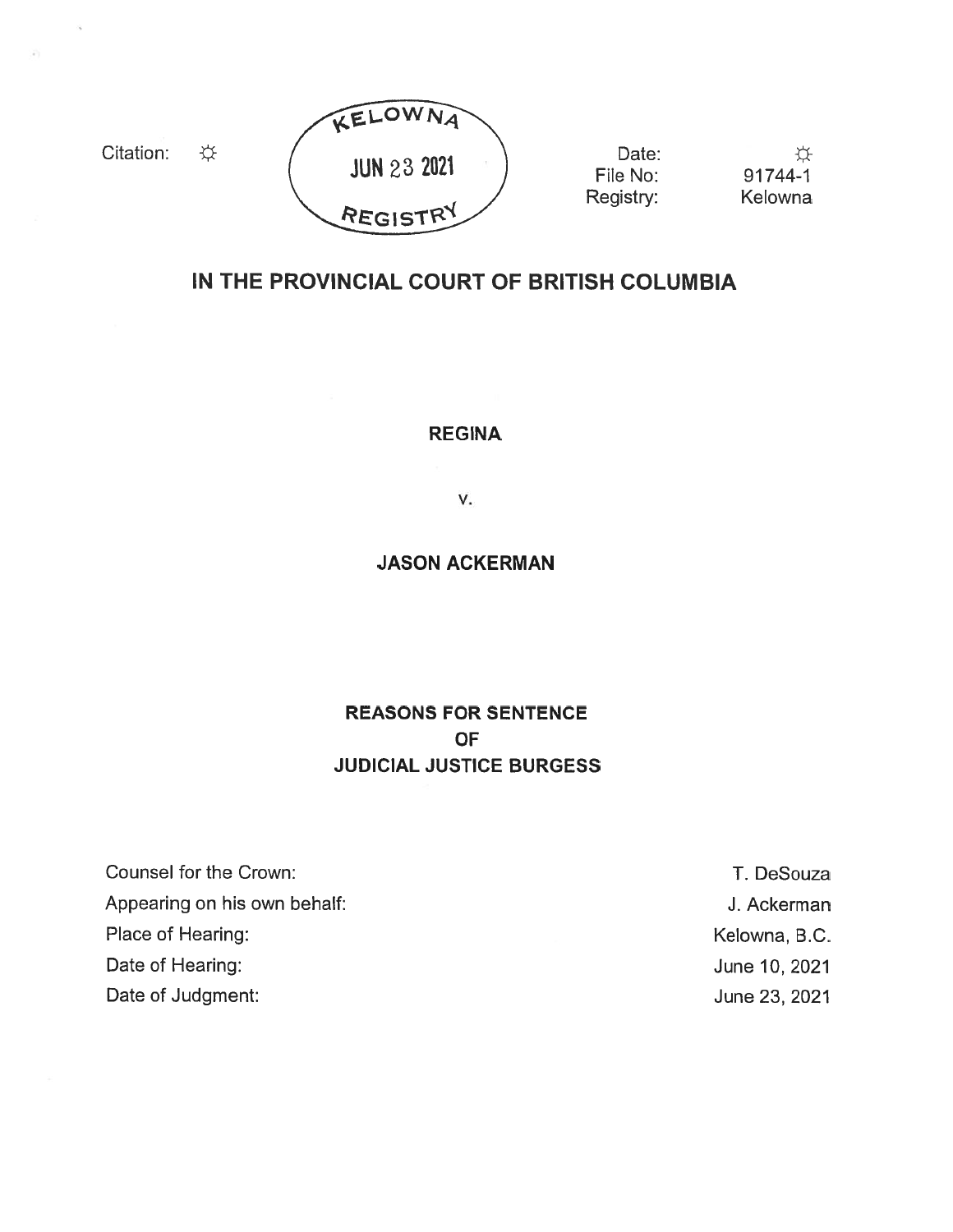#### R. v. Ackerman Page

[1] Submissions were made regarding sentencing on June 10, 2021 and I reserved my decision. This is my decision.

### [2] Crown sought:

- 1. That Mr. Ackerman be processed for contempt of court and sentenced to five days in jail;
- 2. \$10,000 fine on count 1;
- 3. \$10,000 fine on count 2;
- 4. Payment of \$1 ,500 to Mrs. Patricia Nelson and \$1 ,500 to Ed Nelson;
- 5. That there be an order prohibiting Mr. Ackerman from entering any premises occupied by Pam Nelson or Edward Nelson, and noncommunication order and <sup>a</sup> non-attendance order;
- 6. Costs of the proceeding in the amount of \$10,000.

[3] Crown correctly submitted that the court must consider general and specific deterrence in its sentence.

[4] As <sup>a</sup> Judicial Justice, I do not have the jurisdiction to sentence jail time. Crown submits that I can refer the matter to <sup>a</sup> Provincial Court Judge for determination. I decline to do that.

[5] While Mr. Ackerman did his best to live up to his opinion that everybody hates him, by being belligerent, rude, antagonistic, and obnoxious, in this hearing, while coming close, his behaviour did not add up to contempt. At time Mr. Ackerman behaved in <sup>a</sup> similar fashion to what the court referred to in Meads v. Meads 2012 ABQB 571 Organized Pseudolegal Commercial Argument litigants I prefer to refer to such litigants as "Oppositional Defiant Litigants."

[6] In the event that I considered Mr. Ackerman's behaviour to be contemptuous, I take the view that the court should first warn Mr. Ackerman of his contempt and give him an opportunity to purge his contempt. While there were multiple times that I had to raise my voice to Mr. Ackerman to ge<sup>t</sup> him to stop talking, and he did not, in my opinion, such did not amount to contempt. I decline to make such <sup>a</sup> referral to <sup>a</sup> Provincial Court Judge.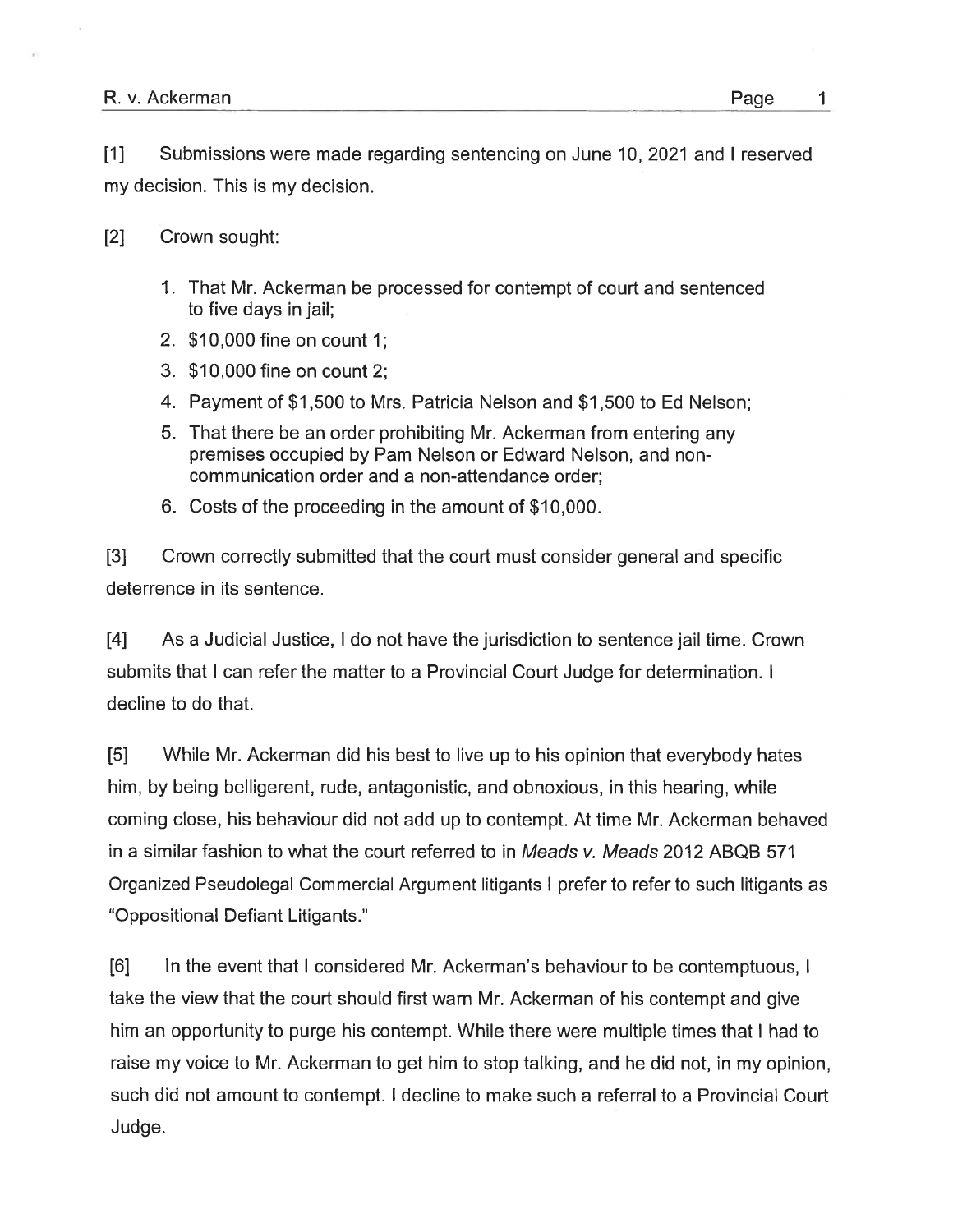[7] Mr. Ackerman clearly has <sup>a</sup> long history of tickets being issued to him by the City of Kelowna for events taking <sup>p</sup>lace at the subject property. Clearly those tickets and corresponding fines have not had the effect of bringing Mr. Ackerman into compliance. Further, Mr. Ackerman pointed out several times, that he has over \$6,000 of outstanding fines that he has not paid to the City.

[8] Mr. Ackerman submitted that the fines should be in the range of \$1 ,000 per count. He submitted that he is having financial difficulty.

[9] In coming to my decision as to the proper disposition for Mr. Ackerman, I have considered the factors as set out by the City in paragraph 30 of their submissions,

- a. The education and sophistication of the defendant;
- b. Whether the defendant had discussed the conduct in issue with local governmen<sup>t</sup> staff before undertaking the work;
- c. Whether the defendant was candid in dealing with local government;
- d. The attitude of the defendant towards local government;
- e. The extent of the contravention;
- f. The duration of the contravention;
- g. Acceptance or lack of acceptance of responsibility for the contraventions;
- h. Remorse;
- i. Whether the local governmen<sup>t</sup> was "plagued' by similar bylaw contraventions;
- j. Profit from the conduct, and whether the fine would amount to <sup>a</sup> "licence fee";
- k. Whether the offence is the first offence and whether there is <sup>a</sup> history of bylaw contraventions;
- I. The harm done; and
- m. A person's means to pay.

[10] Clearly Mr. Ackerman is not <sup>a</sup> fool. He often would comment on his intelligence and his business experience. He knew what he was doing in renting out the subject property and that such rentals may result in noise complaints and knew that such was in contravention of the bylaws. Given the significant number of tickets the city has issued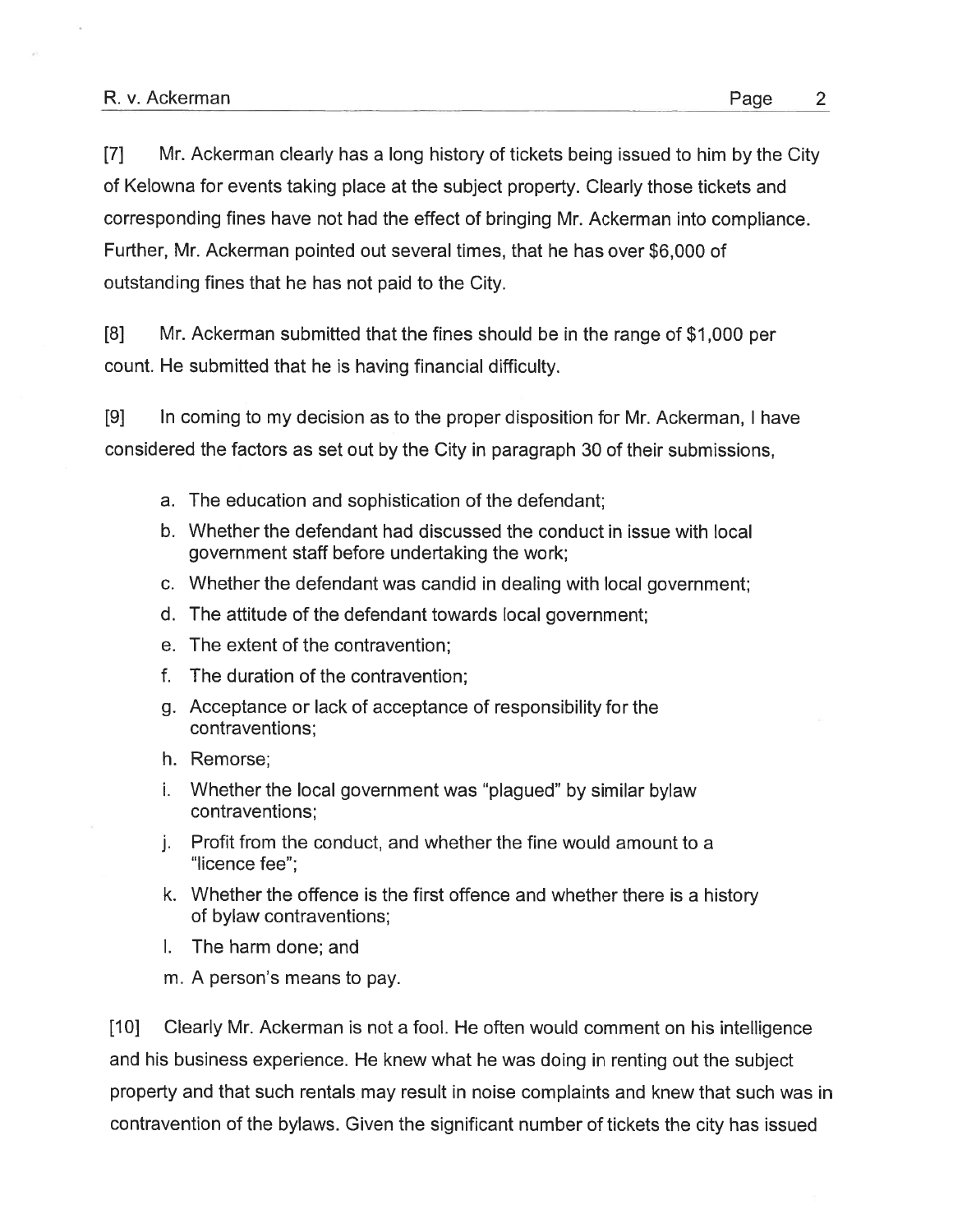#### R. v. Ackerman Page 3

to Mr. Ackerman and the large amount of outstanding fines he owes, and the Compliance Agreement he signed with the city, and his application to the city for <sup>a</sup> Bed and Breakfast licence, he had <sup>a</sup> history of dealing with city officials regarding these issues. Mr. Ackerman pu<sup>t</sup> forward his scheme to defeat the city's bylaws by purporting to have his short term renters sign <sup>a</sup> 30 day lease.

[11] While Mr. Ackerman has been found guilty of one count each for the noise and lack of business licence, clearly these actions were ongoing for <sup>a</sup> significant period of time, even years. Mr. Ackerman took no responsibility for his actions, instead attempting to deflect responsibility to others, including the Nelsons, who he submitted should have come to him and sorted things out. Over the duration of Mr. Ackerman's short term rentals, he has profited from his misconduct. Any disposition needs to be substantial to send the message to Mr. Ackerman and others, that such behaviour will not be tolerated and that this disposition is not the cost of doing business, or <sup>a</sup> "licence fee."

[12] Mr. Ackerman submitted that he does not have the means to pay and that he is going through foreclosure and COVID-19 has affected him. Mr. Ackerman gave no specific evidence as to his financial situation. Throughout the hearing, Mr. Ackerman often bragged that he made his living playing poker. Mr. Ackerman's house where the infraction took place, (the subject property) is in an upscale area. While there was no evidence as to the value and equity of the property, I conclude that the property should have some equity. Mr. Ackerman had significant profit from his short term rentals.

[13] I recognize the city's frustration in its dealings with Mr. Ackerman. However, I understand that this is the first time that the city has taken the long form information route with Mr. Ackerman regarding these issues and I therefore have concluded that the fines imposed not be the maximum.

[14] As pointed out, the fines must have <sup>a</sup> specific and general deterrence and not simply be an amount that appears to be <sup>a</sup> "licence fee."

[15] With respec<sup>t</sup> to count 1, the fine will be \$6,000.00.

[16] Regarding count 2, the fine will be \$6,000.00